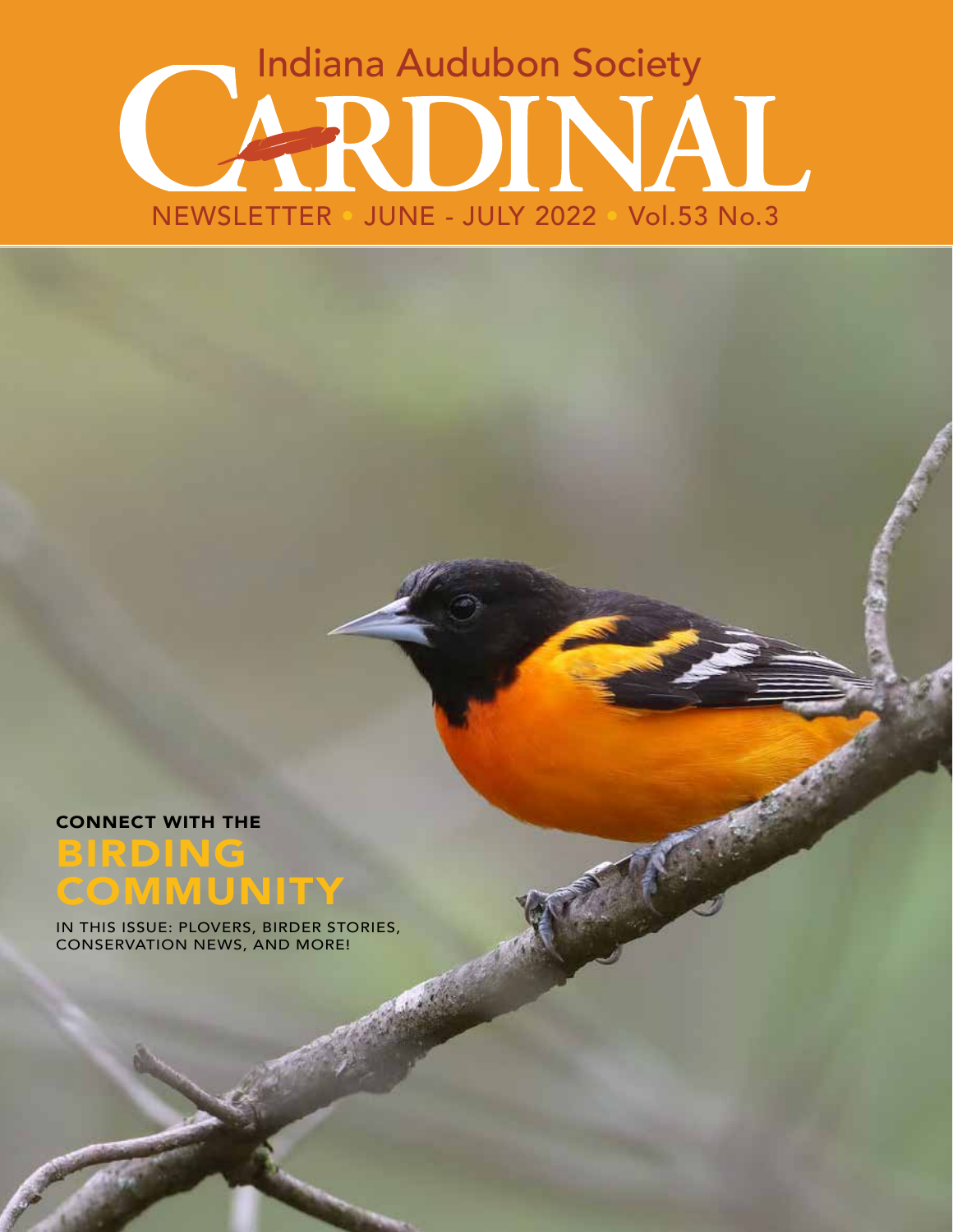#### Production Team

**Executive Director** Brad Bumgardner

**Editor & Graphic Designer** Sam Warren

**Editors** Mark Welter

#### **Contributors**

Judy Birkel Brad Bumgardner Maggie Clifton Bob Dolgan Matt Kalwasinski Libby Keyes Sam Warren

**Layout Credit**

Annie Aguirre

#### **The** *Cardinal* **Newsletter**

Indiana Audubon Society. Its purpose is to share stories and conversations so that members and the birding community beyond can stay meaningfully connected both to birds and to the people dedicated to their protection.



**On the cover:** Baltimore Oriole by Shari McCollough

1

## RENEW JOIN TODAY  $-$ OR $-$



| <b>MEMBERSHIP</b><br><b>PERKS</b>                                 |                                                     |  |                                        |               |  |
|-------------------------------------------------------------------|-----------------------------------------------------|--|----------------------------------------|---------------|--|
| Access to bi-monthly &<br>quarterly newsletters                   |                                                     |  |                                        | V V V V V V V |  |
| Mailed printed copies of<br>bi-monthly & quarterly<br>newsletters |                                                     |  | $\checkmark$ $\checkmark$ $\checkmark$ |               |  |
| Complete access to Birds<br>of the World online                   | $\checkmark$ $\checkmark$ $\checkmark$ $\checkmark$ |  |                                        |               |  |
| <b>Discounted Field</b><br>Trips & Programs                       | V V V V                                             |  |                                        |               |  |
| <b>Special Access to Mary</b><br>Gray Birding Sanctuary           | V V V V V                                           |  |                                        |               |  |
| 15% discount at the<br><b>IAS</b> online store                    |                                                     |  | $\checkmark$                           |               |  |
| Register a friend for a trip<br>at the IAS member rate            |                                                     |  |                                        |               |  |

**Be a part of Indiana Audubon Society!** Sign up at: Indianaaudubon.org/membership

# **UPCOMING TRIPS & EVENTS**

Join Indiana Audubon for an assortment of field trips and workshops being offered this spring and summer. Visit indianaaudubon.org/events for more information or to register for any of these upcoming activities.<br>Additional events are listed on our website and many fill early. See each trip description for specific COVID related restrictions or guidance.

**JUNE 5:** Birds & Bison Kankakee Sands Field Trip [Morocco, IN] JUNE 7-12: Black Hills and Badlands Birding Tour [South Dakota] JUNE 10-20: IAS Ecuador Tour- FULL [Quito, Ecuador] JUNE 14: Building Birder Skills Virtual Workshop- Indiana Birding Trail [Zoom] **JUNE 18:** Breeding Birds of Mary Gray Bird Sanctuary Field Trip [Connersville] JULY 9: Birds & Butterflies Photography Field Trip [Connersville] JULY 12: Building Birder Skills Virtual Workshop- Hummingbirds [Zoom] AUGUST 6: Hummingbird Migration Celebration 2022 [Connersville] AUGUST 9: Building Birder Skills Virtual Workshop- Shorebird ID [Zoom] AUGUST 13: Lakefront Shorebirds Field Trip [Michigan City]

Visit the Indiana Audubon Events Page at INDIANAAUDUBON.ORG/EVENTS to see all the field trips and events now posted for registration. These trips will fill fast!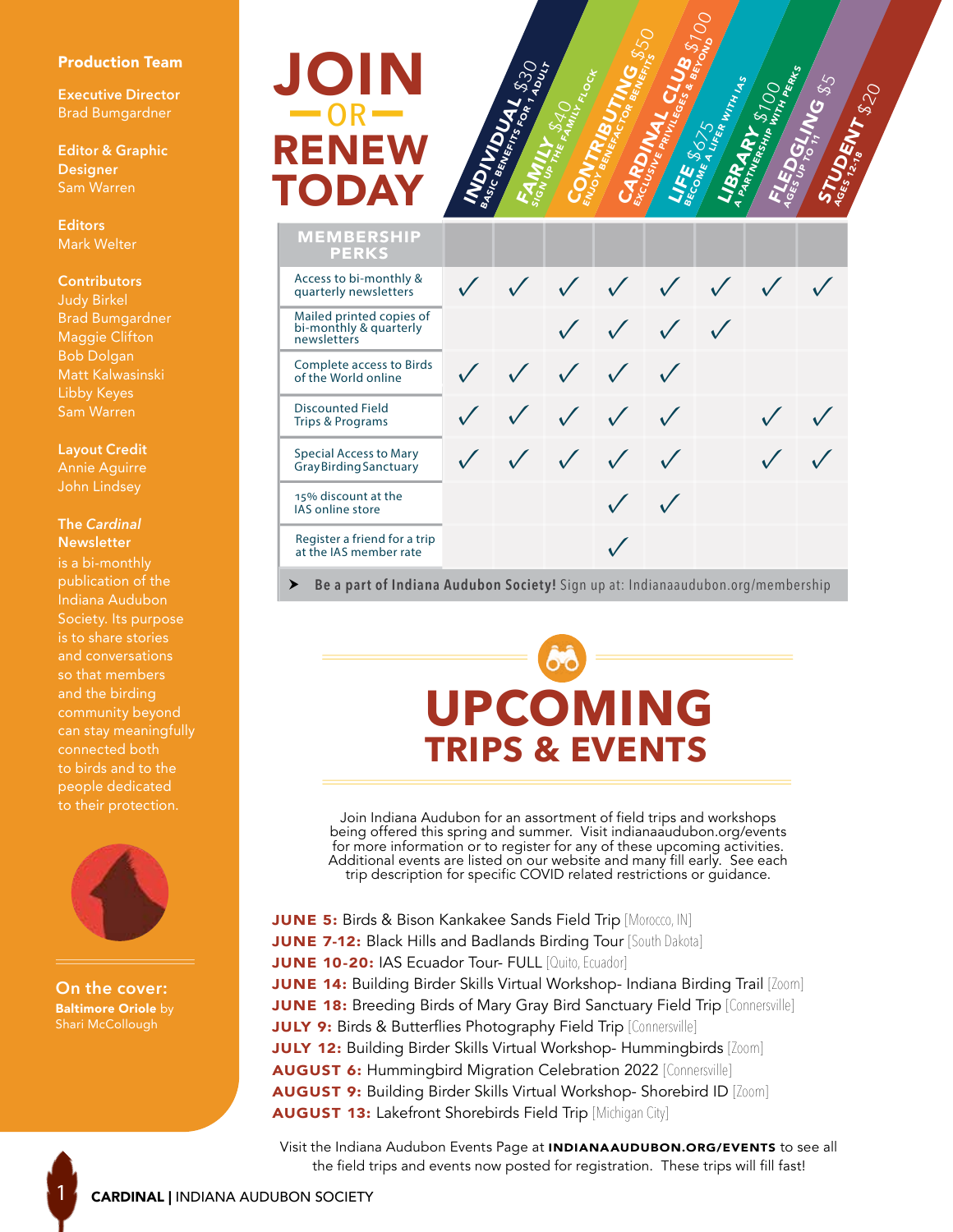# **NEWS** INDIANA AUDUBON SOCIETY

### **HUMMINGBIRD MIGRATION CELEBRATION RETURNS!**

The Indiana Audubon Hummingbird Migration Celebration at Mary Gray Bird Sanctuary is back again for 2022! Join us on Saturday, August 6 for a return of the many great activities and events that has made this event so popular. Expect live birds of prey, great presentations, bird hikes, and of course hummingbird banding up close again this year.

*Registration goes live in June. Learn more at* INDIANAAUDUBON.ORG/EVENTS



### **INDIANA AUDUBON APPLAUDS INDY 500'S ENDING OF BALLOON RELEASES**



Hoosiers but the wildlife, too."

Indiana Audubon is thrilled to hear of the recent news regarding the end of the annual mass balloon release at the Indy 500. IMS's decision to halt the release "indefinitely" is an encouraging sign of IMS's commitment to environmental sustainability.

We've partnered with 30 other organizations in advocating for this for years and so the fact they're ending this indefinitely and citing environmental concerns is great news," Brad Bumgardner, Executive Director of the Indiana Audubon Society, said.

It's a great outlook looking at IMS and the Penske Entertainment Group in their total environmental stewardship," Bumgardner said. "Just last year, they did get the distinction with the Responsible Sports Certification. That highlights effort they are making economically and environmentally to make sure their event is sound and safe not just for

Every year, thousands of multicolored balloons were released over the Indianapolis Motor Speedway to kick off the Indy 500. While this fan favorite might be considered the "Greatest Spectacle in Racing," it was a deadly tradition that needed to end. Indiana Audubon looks forward to continuing to make the Hoosier state a safe place for native birds to live in, migrate through, and to raise their young.

### **DUNES BIRDING FESTIVAL SURVEY!**

The Indiana Dunes Birding Festival was held May 12-15, 2022 with a record breaking attendance! If you attended the festival, we'd love to hear from you about your experiences at this year's event. The main event survey takes approximately 10 minutes and this year, you can rate your individual field trips and events, too!

> Check your email for the survey link sent at the end of May! *Can't find it? Email Sam at swarren@indianaaudubon.org*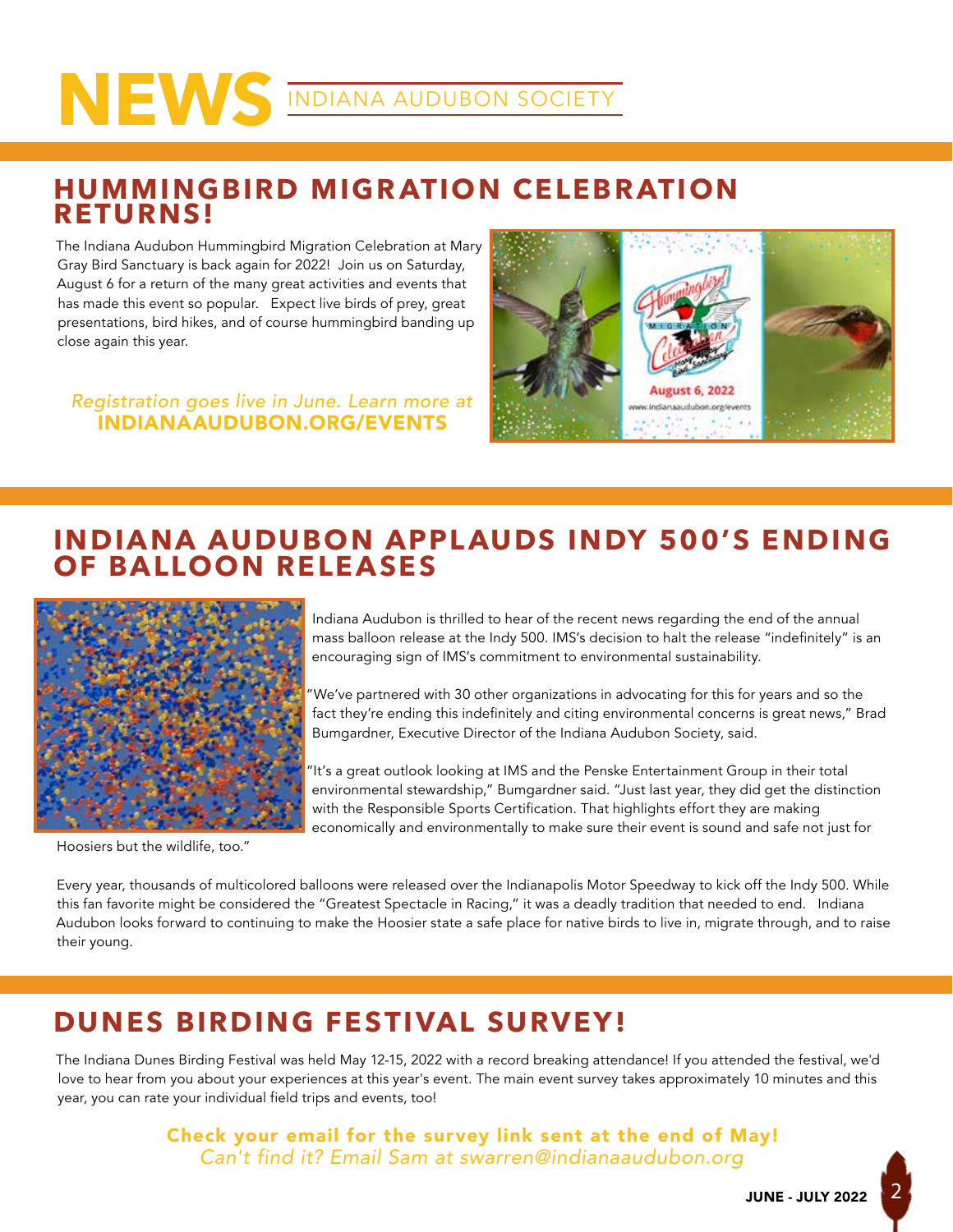## **WHAT TO DO IF YOU FIND AN INJURED BIRD?**



It is not too uncommon to find an injured bird that may need medical attention. This information is to help you identify the problem, not necessarily resolve it. It is always our goal to avoid separating a bird from its family and/or native habitat. In many cases, the mother may be feeding away from a nest and the bird is better left where it is found. But in some cases, this cannot be avoided. If the bird is sick or injured (bleeding, broken wing, etc.) it will always be necessary to bring the bird to a wild bird rehabber for treatment.Indiana maintains a list of wildlife rehabbers by county, through the DNR. If you are interested in becoming a wildlife rehabber, the DNR has an application process.

Many folks contact Mary Gray Bird Sanctuary each year to accept in injured and pet birds. Mary Gray provides a wild haven for birds, but does not perform rehabilitation efforts for wild birds. Please contact a local rehabber for injured birds. A few general rules of emergency care for any type of wildlife:

- 1. Leave the animal alone if the parent is nearby.
- 2. Leave the animal alone if it appears fat, bright-eyed and healthy.
- 3. Rescue the animal if you see that its parent is dead.
- 4. Rescue the animal if it appears weak, sick or cold.
- 5. Rescue the animal if it appears to be visibly injured.
- 6. Rescue the animal if it is in danger from traffic or other animals.

Until you can get advice from your humane society or wildlife rehabber, place the animal in a box with holes and a clean ravel-free cloth. DO NOT use grass for bedding, as it is usually damp enough to cause a chill. DO NOT attempt to feed or water the animal. Inexperience with the animal's needs can be fatal. Avoid unnecessary stress by not over-handling any bird you might find that is need of a licensed rehabber. Any bird heading to a rehabber should be placed in a dark box and away from stimulation. Indiana Audubon Society and the Mary Gray Bird Sanctuary receives many calls and emails every year to assist in injured or sick wildlife. IAS does not have the licenses or experience to assist with sick or injured wildlife.

Please visit the Wildlife Rehabilitation page on the Indiana DNR website at bit.ly/INwildliferehablist to locate a wildlife rehabilitator and additional information

### **TRAVEL THE WORLD WITH IAS!**

Indiana Audubon is happy to host our next in a series of great birding adventures designed to educate our members to the birds around the world, and those that use our own Indiana in other parts of the year. Indiana Audubon trips bring in conservation and research dollars for Indiana bird projects and donate a percentage back to conservation efforts in the areas we visit. Consider joining Indiana Audubon for any of these upcoming tours.

### 2023

Best of Thailand Birding Tour, Feb 7-18 Winter Sax-Zim Bog Owl Tour, Feb 10-13 Costa Rica: Cloud Forests & Osa Tour, Mar 1-12 Rio Grande Valley Women's Birding Tour, April 15-22 Colombia Birding Tour, July 15-27

### *Find more info at* INDIANAAUDUBON.ORG/EVENTS

2024 Birding Belize, January 17-25 South Florida Birding Tour, April 13-21

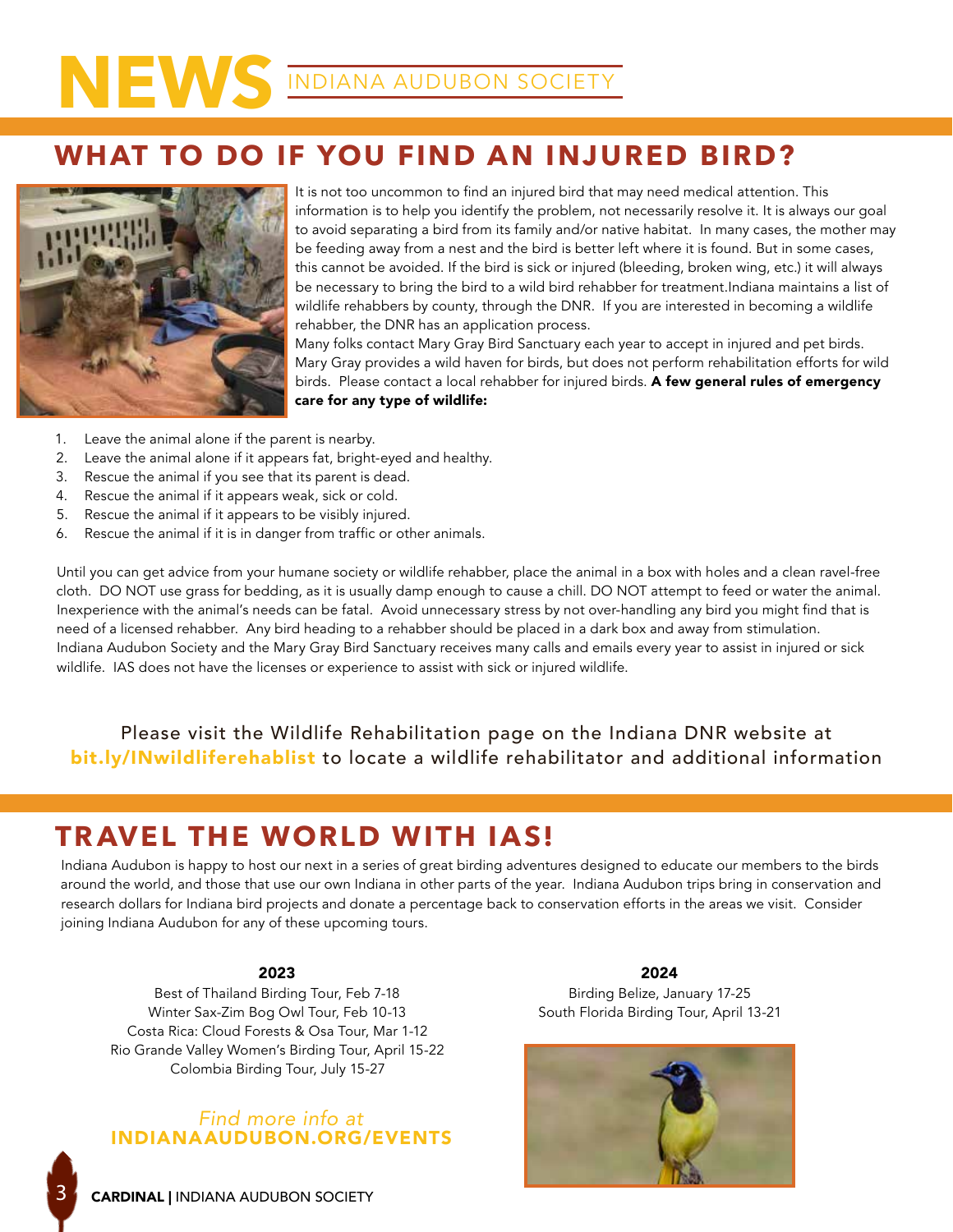# **NEWS** INDIANA AUDUBON SOCIETY

## **MARY GRAY BIRD SANCTUARY UPDATE**

We'd like to say a huge "thank you" to all of the volunteers, scouts, and presenters who made our Spring Gathering on April 30th a success! It started off a somewhat cloudy day, but soon the sun was out and birds were singing away. Bird walks were a huge success and migrants of all kinds were spotted, from Summer Tanagers to Prairie Warblers. A few were even banded during our bird banding demonstrations, including a beautiful Ovenbird! All in all, almost 100 bird species were recorded on Mary Gray property in a single day, incredible!

If you're following along from last time, all bridges are fixed up and ready for a hike! We'll be posting more volunteer workday opportunities in the future, to focus on projects like repairing the roof of the wetland shelter. Keep an eye out on our Facebook page for updates. Come visit when you can and get your fill of summer birds and blooming flowers!



### For more information on Mary Gray Bird Sanctuary, including trail maps, visit INDIANAAUDUBON.ORG/MGBS

## **GLOBAL BIG DAY PRELIMINARY RESULTS**

The preliminary results are in! The Cornell Lab of Ornithology held its Global Big Day on Saturday, May 14, and it was the 8th year that this spring event was held as a celebration of the birds around us. The event encourages birders to serve as citizen scientists in an effort to help understand bird populations throughout the world and nearly 49,000 people participated. The day provides a oneday snapshot of all the birds in the world and just over 7,500 species were recorded.

Over the years, Indiana has an average ranking of 22nd in the country. Although 273 different species have been recorded in



Indiana for this event, around 228 species are typically seen each year.

This year, Indiana is ranked 24th in the United States with 223 species recorded via 1,301 checklists, and there was at least one checklist submitted for 62 of the 92 counties. With the Indiana Dunes Birding Festival taking place, hundreds of birders descended on the Dunes area, and with a large percentage of birders focusing their birding efforts in Porter County, 178 species were recorded (312 checklists). Tippecanoe County is currently ranked 2nd with 149 species (81 checklists) while Marion County is 3rd with 137 species (93 checklists).

With Porter County holding the top spot, the Indiana Dunes National Park hotspot, Cowles Bog, recorded the most species with 124 while the Indiana Dunes State Park had 113 species. Third place is currently held by Pigeon River FWA in LaGrange County with 103 species.

A full summary will be included in the upcoming Indiana Audubon Quarterly. SEE MORE RESULTS NOW AT EBIRD.ORG/GLOBALBIGDAY

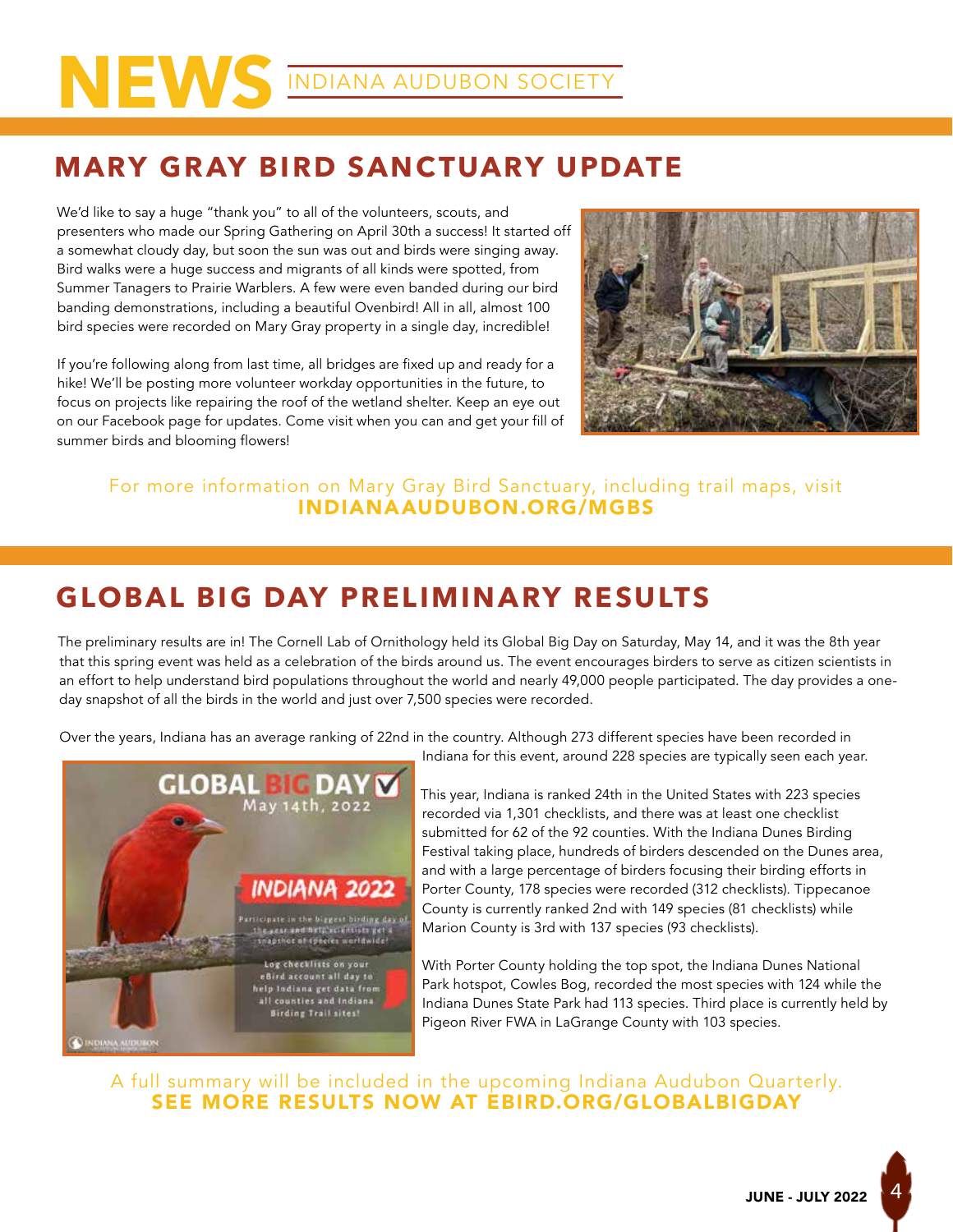## INDIANA BIRDING **HIGHLIGHT**

### *KANKAKEE SANDS*

### By: Brad Bumgardner

The 7,000+ acres are home to an amazing array of birds, wildflowers, plants, and animals that fill the prairie with song and sights to behold. The restored grasslands, wet prairies, and wetlands have proven a hotspot for both migrating and breeding prairie species that are generally hard to find throughout the state. This includes Bell's Vireo, Blue Grosbeak, Western Meadowlark, Bobolink, Lark Sparrow, and state endangered Henslow's Sparrow.

Early morning visitors can hear Northern Bobwhite throughout the property from the many roadsides, and various parking lots allow



the prairies to explore. Areas to the east of US 41 harbor the most Grasshopper and Henslow's Sparrows, and areas with recent burns are the best to search for Lark Sparrow.

for ventures into

Early morning visits near any wetland or wet ditch can often harbor American Bittern in



the appropriate season. Recent restoration work in Unit J is providing excellent waterfowl habitat, and flooded field on County Road 225 N usually harbors migrating shorebirds.

For animal lovers, the recently introduced bison are usually the show stealers, which works out well as Bell's Vireo and Blue Grosbeaks have been seen in recent years right at the viewing area. If you visit in the off-season, the bison are feeding in the north prairies and more easily viewable. Visits from fall through spring are also notable as a healthy wintering population of

Short-eared Owls hunt the property at dusk. Driving the various roads will often encounter multiple birds throughout the prairie. Visitors should be careful not to block local vehicular traffic, however. An added spring bonus has been the reliable Smith's Longspurs that migrate through this part of the state each April. Check eBird sightings for updates and specific locations.

*This Indiana Birding Trail site is a Hoosier Choice Award winner!*



### **TIMING**

Typical Time to Bird Site: 1-3 hours

Best Time to Bird: October through March can be excellent for wintering owls and Rough-legged Hawks. March through June is when Kankakee Sands is at its best with migrating and breeding prairie birds.

Hours: Dawn to dusk

### **GETTING THERE**

Address: 3294 N US 41, Morocco, IN 47963.

Directions: The preserve spans several miles of local roads, but the main office is at the address listed above. Most visitors will access via US 41, whether coming from the north or south. From I-65, the Fair Oaks exit 220 on State Road 14 is the most

common route. The bison viewing area is located one mile west on 400 W. Signs point visitors to this lot.

Parking: Multiple parking lots exist throughout the property.

### **SITE LOGISTICS**

Admission: Free

Ownership: The Nature Conservancy Restrictions: Parking should only be done in designated lots. Unit restrictions take place seasonally, depending on where the bison are feeding. Roadside parking is generally prohibited

Accessibility: One established trail exists at the main office. Other hiking is done off trail.

Nearby Amenities: Portable restrooms

are available at both the bison viewing area and main office. Nearby Fair Oaks Farm approximately ten miles away has modern facilities, café dining options, and lodging.

### **CONTACT INFO**

Website: nature.org/ indiana

eBird Hotspot Link: ebird.org/hotspot/ L5176809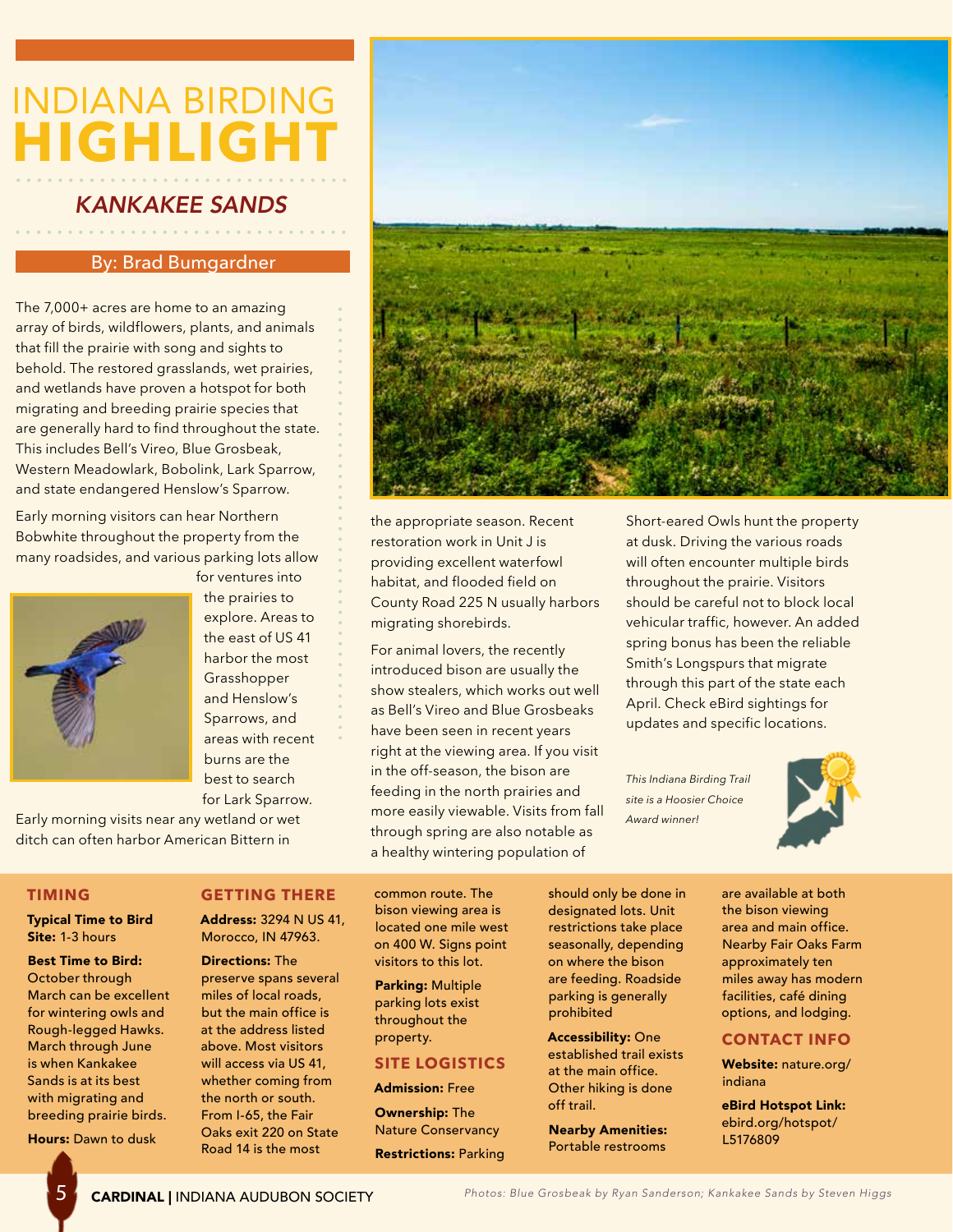## meet a MEMBER **JUDY BIRKEL**

## **Q** TELL US A LITTLE ABOUT YOURSELF.<br>WHERE ARE YOU FROM? FAMILY?

I am a Hoosier by birth (Boilermaker by choice) who grew up in Wabash, has lived around the country, but settled in Noblesville for the last 10 years. Peter and I are both happily retired, he from software engineering and I from a brief teaching career that included mostly German and Geometry. We have two adult children and four grandchildren who help keep us young. Other mutual interests include being active in church, following the Colts and the Boilermakers, gardening, traveling, and hiking together. No, birding is not mutual interest, but Peter tolerates my occasional stopping for a bird or two (or ten!) along the trail.

### WHAT GOT YOU INTERESTED IN BIRDS AND BIRDING?

My birding journey includes my father, photography, Facebook, fitness, faith, and friends. My dad always had binoculars and a Peterson's guide for backyard bird watching. Peter saw my growing interest as we traveled or watched our own backyard birds. So, at Christmas 2018, he gifted me a nicer camera, which I then felt obligated to get out and use. Watching Facebook posts on "Birding in Indiana" to find locations, I began taking photos for ID, meeting other birders, and discovering the world of birding. A 2019 fall warbler field trip led by Bill Sharkey and Richard Garrett sealed the deal. I remember being near tears watching the speed with which those two could see and ID the tiny speedsters (and I could not!). Despite the frustration, I caught the bug, realizing practice would improve skills. During 2020, birding served as my fitness trainer. I found I could be out hiking and observing our Creator God's avian handiwork without much risk. Now friends in the birding community continue to bring joy as they help me along the journey.



Q DO YOU HAVE ANY ADVICE FOR BEGINNING BIRDERS? Simply enjoy observing birds, their habits, their movements,

their habitats. Relax and don't worry about how little you know or how slow you might be to see the birds at first. Just as in sports, the game will "slow down" for you. No, the birds won't slow down, but as you learn how to follow them and anticipate their movements, it just gets easier somehow. Try not to compare yourself to other birders. We each learn at our own pace. Go out with birding groups and pick other birders' brains. Indiana birders are most often kind, patient and willing to help. We've all needed that help along the way. A camera is not a must. I used to get too bogged down in trying to get a photo and not really observe the bird.

### WHAT ARE SOME OF YOUR FAVORITE BIRDING EXPERIENCES SO FAR?

I have many! In Indiana, I would say being able to spend time at Lye Creek Burn with owner Clint Murray, twice! Once he found us the only Smith's Longspur and his love and knowledge for the birds and his property is the spirit of birding I find prevalent in the Hoosier state. I also once visited Alaska for 3 weeks and finally found my target Willow Ptarmigan on the last day after convincing Peter to return to Denali! Recently, my favorite experience was the IAS Costa Rica Trip in March. Juan Diego has magical powers as a guide! The most special moments for me were watching two Resplendent Quetzals walk in front of us and witnessing the gorgeous Ocellated Antbird eat its lunchtime ants!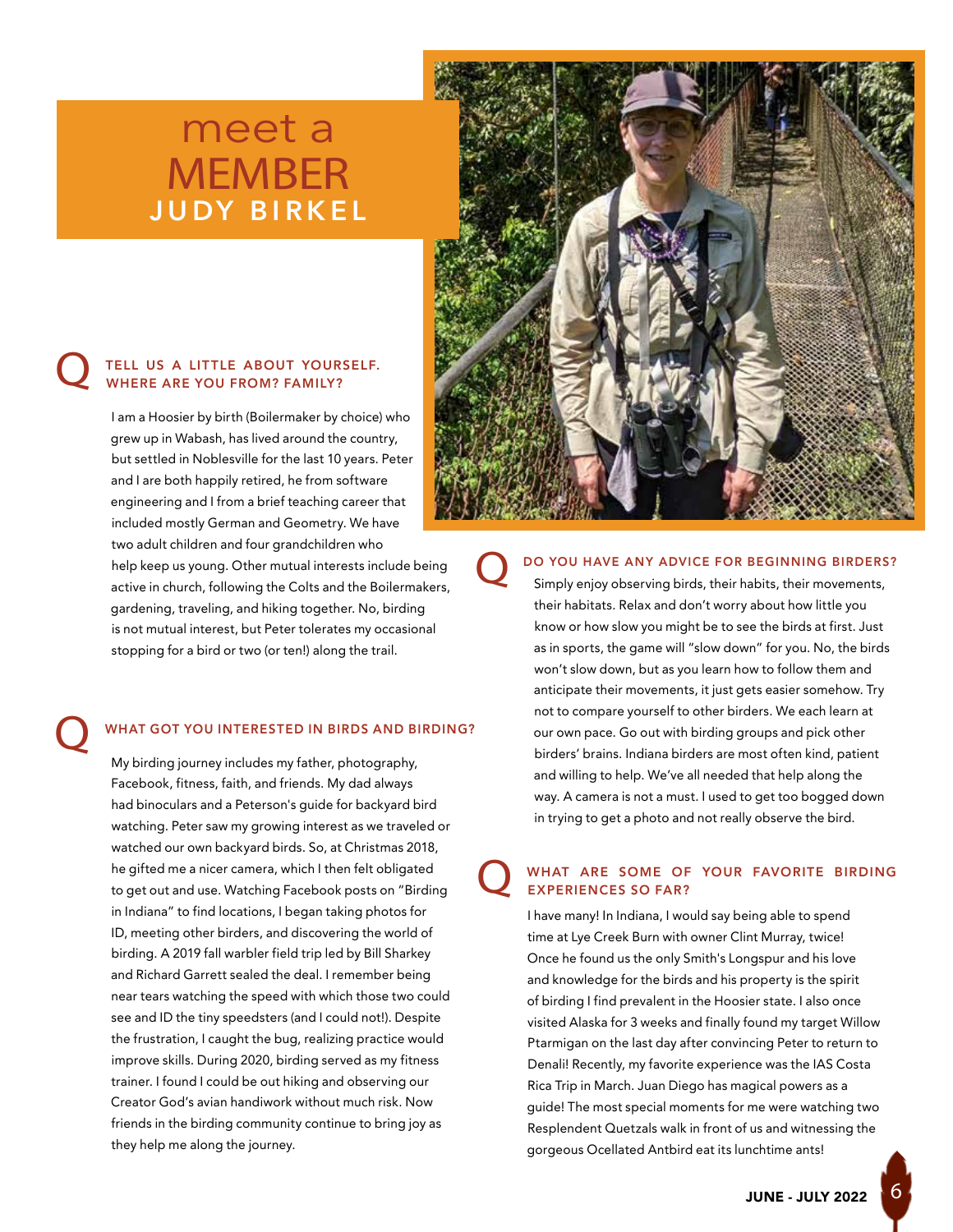## SO YOUR BY: TINA ROSIER **INDIANA BIG YEAR** IS OVER. *NOW WHAT?*

If you are thinking about doing an Indiana Big Year, the following input from several 2021 Big Year birders will give you some things to think about. For the newer birder, a Big Year means that a birdwatcher intentionally sets out to search for, chase, identify, possibly photograph, and list as many bird species as they can for an entire calendar year. It is a "big" commitment of time, money, and energy! After 2021 ended, the question was asked by IAS Director, Brad Bumgardner "once your Big Year is over, what's next? How do you feel? How did you react?" What better way to find out then to ask several Big Year birders to share their experiences. The following paragraphs convey a different perspective from each birder, but they also share several similar sentiments.

2021 did not start out as an intentional Big Year for the Rosiers. However, after completing one in 2020, it was hard to give up the desire to see as many birds as possible. Additionally, a little bit of friendly peer pressure from friends doing a Big Year didn't hurt. Let's face it, 2021 turned out to be a really great year to count birds. But come January 1 of this year, the ebird alerts were turned off and we were looking forward to slowing down and driving less. Our goals for 2022 changed to more selective chases involving state lifers, local birding, and our 2nd international birding trip, this time to Ecuador.

7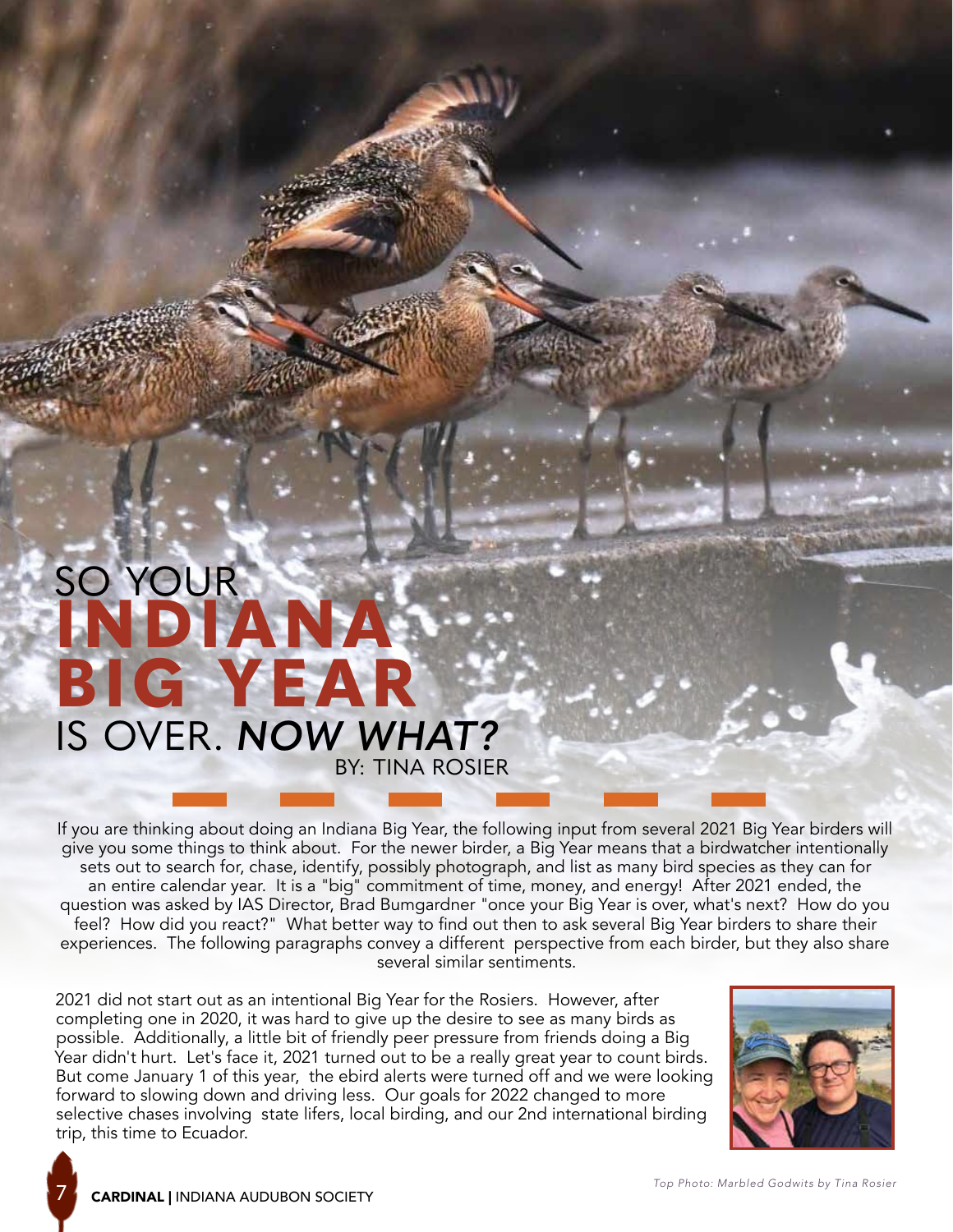

For Bill Sharkey, 2021 was his third Big Year in a row! That is remarkable on its own merit. Adding to that, he finished first in the state with a total of 322 species listed, a new record! At the end of January 2022 he reported that he hadn't chased a bird yet and that his car was sitting quietly in the garage with the oil recently changed, but needing new tires. He

also stated that he felt like HE needed new tires! Always the jokester. For 2022 his goals are to get back into the swing of things during Spring migration and to focus on being a better birder by ear.

If you see Bill out in the field, he is often with his good buddy, Richard Garrett. When asked about his Big Year, Richard reported having a really great year in 2021, but like everyone, he was ready for a break [maybe even more so than his wife!] In January, he only chased a few birds locally, and even when he saw birds that



he needed for his list, he didn't list them. Say what? As far as 2022 goals, he plans to spend more time volunteering at Mary Gray Bird Sanctuary and his local Rotary Club. He plans on doing a "not so big year" in 2022... but that could always change!

According to Laurie Voss, first and foremost on 1/1/22 she was exhausted! Then, as she reflected on her year, she felt blessed, and had a sense of pride and accomplishment. After all, how many women in their 7th decade of life have even attempted such a feat? And she did it! Currently she is enjoying her back yard birds who seem to be very happy with her keeping the feeders full on a more regular basis. She has been to Eagle Creek a few times, has only 53 birds on her list, and is content. In 2022 she is planning to spend more time with family, hobbies, travel... and sleeping more!

When discussing his Big Year, Jeremiah Oden stated that



the biggest relief would be driving less! Rumor has it that he put 60,000 miles on his car last year! His favorite moment was getting to see the Indiana Gyrfalcon as it was seen by only two birders. I guess you could say that sometimes it pays off to chase now and ask later! In January he reported a more casual birding plan locally and that his focus would be shifted to building his ABA life list. His plans to

travel to Southeast Arizona will be a good way to help towards that goal.

The Wiist brothers were both the youngest, 19 years old, and the only birders from Southwest Indiana attempting a Big Year in 2021. According to them, the first six months were great!

After that, they had to start the long and arduous 11 hour drives up to the Lakeshore and Northern counties in order to find many species needed to get to that magical 300 number. Though they were glad to accomplish their goal of seeing over 310 birds, reaching 312 ABA species, they were relieved when it was over! One of their favorite experiences was looking for the ruffed grouse with friends. This remains a goal for them in the upcoming year[s]. In January, they overcame some sickness and went to the Sax Zim Bog to pick up some more Northern lifers.

Another name that came to the forefront in 2021 was Katey Powell. She was often found birding with Lori and Jeremiah. She felt elated, relieved, and a little sad after her Big Year ended. She spent January "relaxing" by ending the month with 102 listed birds... and still very addicted to birding! Her 2022 goals include finding the birds she missed in 2021, birding in new places, and traveling as her focus shifts to getting the Lifer



High when you see a new species for the first time.

And finally, I had a chance to converse with Lisa [and Randy] Vanderbilt on their way home from Maine in January. She admitted to feeling some relief about taking a break from the constant chasing, driving, early hours, and financial toll a Big Year can take, but she was missing the go-go-go pace. According to Lisa, "birding can be addictive. You happen upon it, start taking it in a little here and there, and then boom... you are doing a Big Year before you even know it! So when our 2021 Big Year ended we started looking for new goals. We want to explore more rarities both near and far... and what better way than to go to Maine and see the Stellar's Sea Eagle in January!" Then in February, they traveled to Texas to see the Bat Falcon. Two really great US birds! She finished up by saying that they also look forward to picking up and chasing any new state lifers that might show up in 2022.



No matter who I talked to, there seemed to be a common theme that involved the overall Big Year experience... and an experience it is. Almost every single birder has said in one way or another, that the most rewarding part is the people you meet along the way and the friends you make. Yes, the birds are great, especially picking up lifers, but the camaraderie of the birding community is phenomenal. In the end, loving birds and loving the people of the birding community is what it's all about.

*So no matter how you decide to spend your time after your Big Year, enjoy, and keep on birding in whatever way brings you happiness!* 

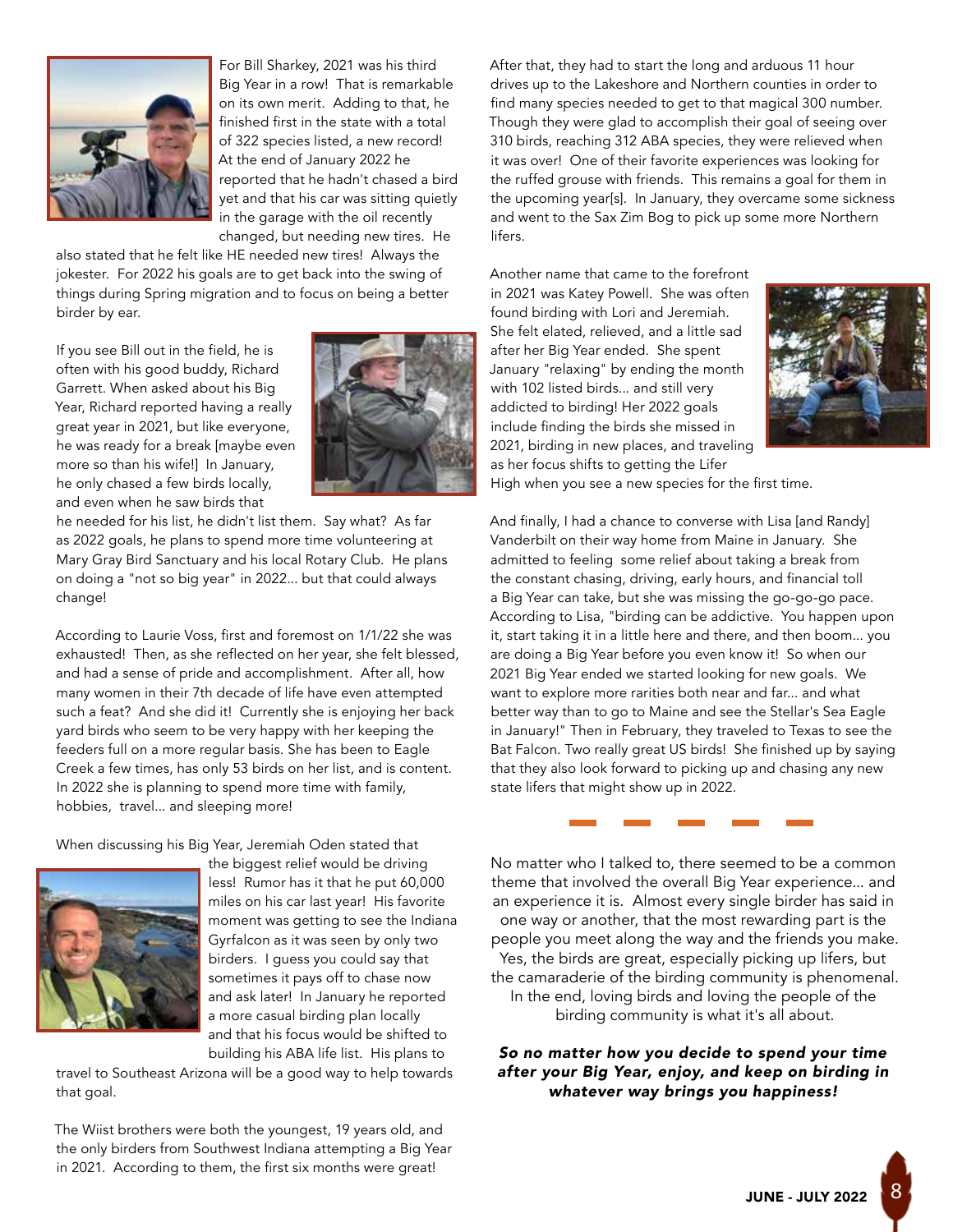

### *CITY INTRODUCES BIRDS OF PARADISE SCULPTURE SCAVENGER HUNT*

The City of Valparaiso is showcasing local birds and local artists in a new sculpture scavenger hunt titled "Birds of Paradise." The scavenger hunt features 10 original sculptures of native birds, perched in key locations throughout the city's popular downtown. Each sculpture is an original by local sculptor Chad Copeland and clever clues for the hunt are included in a coloring book of bird illustrations by local artist Melissa Washburn. The coloring book of clues, a package of colored pencils and a prize for completion are all available for free at the Valparaiso branch of the Porter County Public Library System at 103 Jefferson St.

"The Birds of Paradise sculpture scavenger hunt is a fun way to showcase our downtown and local artists as we celebrate native birds. We've designed the hunt to appeal to all ages and abilities," said Valparaiso Mayor Matt Murphy. Because the birds are made of sturdy steel, the hunt is a year-round, permanent event. Clues and guide will also be available online at tinyurl.com/ValpoBirds.

"Serious birders will appreciate the QR code links in the coloring book, which link to the Indiana Audubon website pages, detailing each bird, including an audio clip of the bird's unique song or call. Everyone will enjoy the coloring pages and spotting the birds, some flying, some perched, some ready to appear in a selfie," said Valparaiso's Community Engagement Director Maggie Clifton, who introduced the idea and managed the project.

Clifton and Copeland thoughtfully chose locations for each sculpture, showcasing them in spaces high and low, from a preening Great Blue Heron and pair of paddling Wood Ducks to a wizened Barred Owl and even a pair of bright Chickadees perched above a traffic signal that chirps to signal the pedestrian crossing. Other featured birds include the Sandhill Crane, Red-bellied Woodpecker, Blue Jay, Red-tailed Hawk, American Goldfinch and Northern Cardinal, all created by Copeland using recycled metals, in a nod to the region's steelmaking prominence.

The Birds of Paradise project has received financial support from the Valparaiso Redevelopment Commission, Indiana Dunes Tourism, and generous community sponsors. The City of Valparaiso has partnered with Porter County Public Library System, Valparaiso Creative Council and Indiana Audubon Society to enhance the project.

"We welcome visitors far and wide to check out our community as we appreciate local species and talented local artisans. We're very proud of our community and it doesn't take binoculars to appreciate our downtown," said Clifton.

### *To learn more about Valparaiso's Birds of Paradise sculpture scavenger hunt, visit tinyurl.com/ValpoBirds.* ---

The Birds of Paradise sculpture scavenger hunt took flight with a free kick-off event at Valparaiso's Rotary Library Garden, complete with music, crafts and special guests. Valparaiso's Birds of Paradise sculpture scavenger hunt features 10 native birds, crafted by local artist Chad Copeland and guided by a coloring book of clues created by local illustrator Melissa Washburn. The hunt is designed to appeal to serious birders and families alike and is available year-round. For more information, visit tinyurl.com/ValpoBirds or visit the Valparaiso branch of the Porter County Public Library during business hours.

9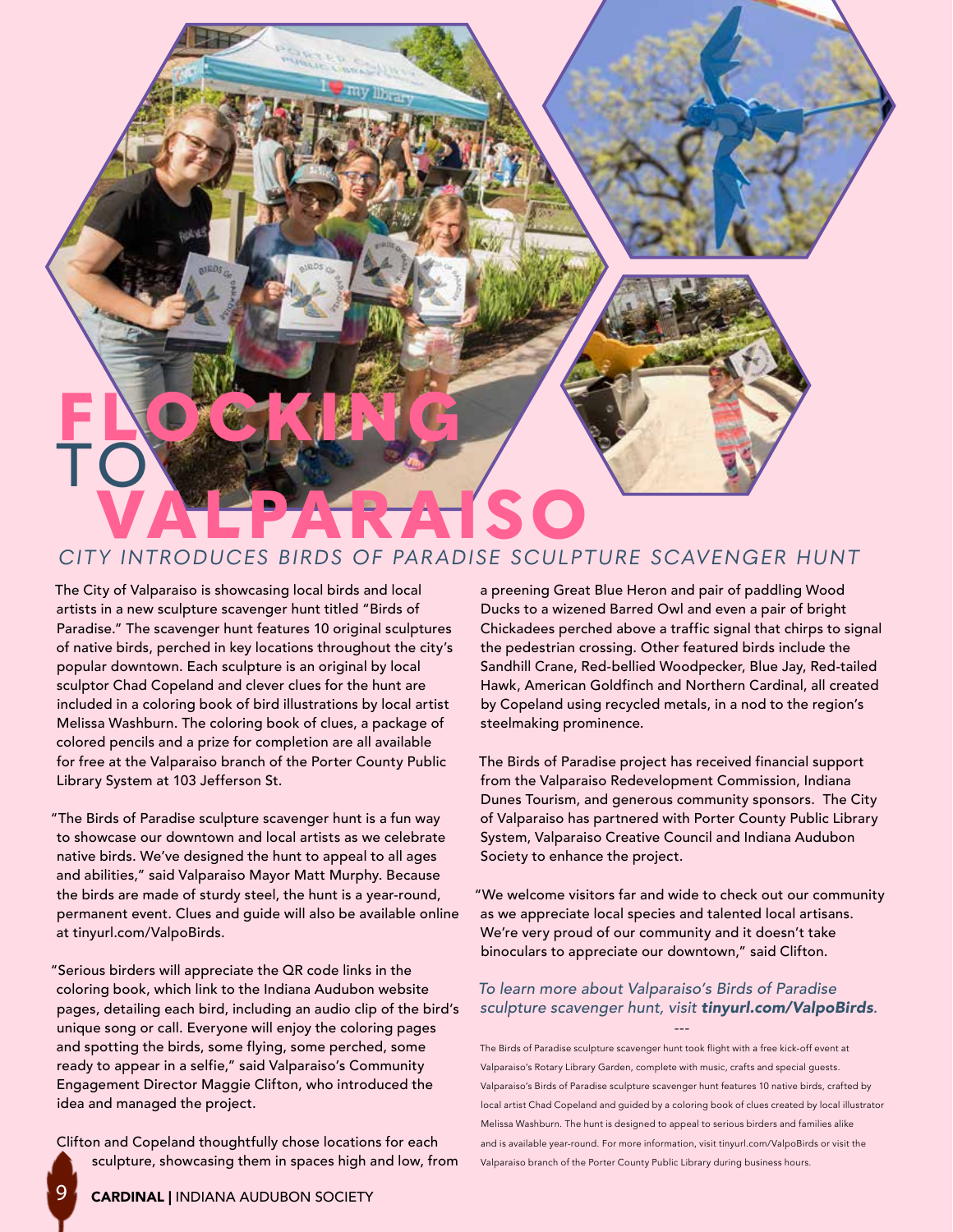

It was only natural to reflect on some of Indiana's most recent Piping Plover sightings during the recent Indiana Dunes Birding Festival. After all, the Piping Plover was featured on the festival's beautiful art print, a beer was brewed in honor of the species, and official festival gear was festooned with plovers. And indeed the birds should be celebrated: just 70 pairs or so remain around the Great Lakes and they have long been federally endangered.



Piping Plovers haven't bred in the state since 1955, when a pair nested on the Indiana side of Wolf Lake. In the early 20th century, they nested along Lake Michigan at Miller Beach and West Beach. With an abundance of sandy shores and long stretches of marram grass for cover, the dunes would appear to be potential nesting habitat for Piping Plovers in the future.

*Enforcer the Piping Plover at Kemil Beach on July 8, 2021 by Doug Faulkner*

Indiana's recent dalliances with Piping Plovers might begin with Matt Beatty's sighting of a juvenile plover in Michigan City on July 24, 2017. The vast majority of Great Lakes plovers are banded soon after hatching. Unbeknownst to Beatty at the time, the plover's green-and-orange bands turned out to be those of "Monty," a plover that's gone on to national fame for nesting in Chicago with "Rose." Beatty learned it was Monty he photographed a couple of years later.

Then there was "Dodger," a bird most known because he or she landed in Chicago in the fall of 2018 and simply didn't migrate. Dodger stayed and stayed at the beach into winter despite plenty of snow and cold. Dodger disappeared one day in December, and most everyone thought the saga was over. However, he was spotted at Miller Beach a day or two later. Then he surprised us by returning north to Chicago, spending a few more weeks there until January 10, 2019.

Most recently, there was "Enforcer," a bird who has an interesting tie to Monty and Rose. Enforcer showed up at Kemil Beach on July 8 last year and was photographed by Doug Faulkner. One might wonder why a cute bird like Enforcer earned such an aggressive name. Enforcer, hatched in 2011, landed in Muskegon, Mich., in 2018, and discovered the presence of another plover,



*Piping Plover at Marquette Park on July 31, 2021 by Michael Topp*

Little Guy. According to plover monitor Carol Cooper, Enforcer chased off Little Guy and took up with his mate, Bahama Mama, which is the type of drama not unusual early in Piping Plover breeding season. Cooper, a hockey fan, naturally dubbed the feisty bird "Enforcer."

Now back to the tie with Chicago's birds. Rose's parents were Muskegon's Bahama Mama and Little Guy; Enforcer's presence was perhaps a little bittersweet to those of us who have followed Rose so closely and had an affection for Little Guy. Enforcer then went on to nest successfully in 2018 but unsuccessfully in 2019, according to the Great Lakes Piping Plover Recovery Team. He spent 2020 and 2021 alone in Muskegon without attracting a female. Piping Plover life histories often make for an entertaining read. Nature is messy, though, and narratives don't always unfold tidily.

The remainder of the 2021 summer brought three more Piping Plovers to Indiana, all of which were banded previously. It led to a frenzied summer of birding up on Lake Michigan's shore! While many birders enjoyed the sightings, it also brings hope that the Hoosier state may soon host a breeding pair again. One can expect the unexpected, and the next Piping Plover chapter in Indiana almost certainly will be an interesting one.